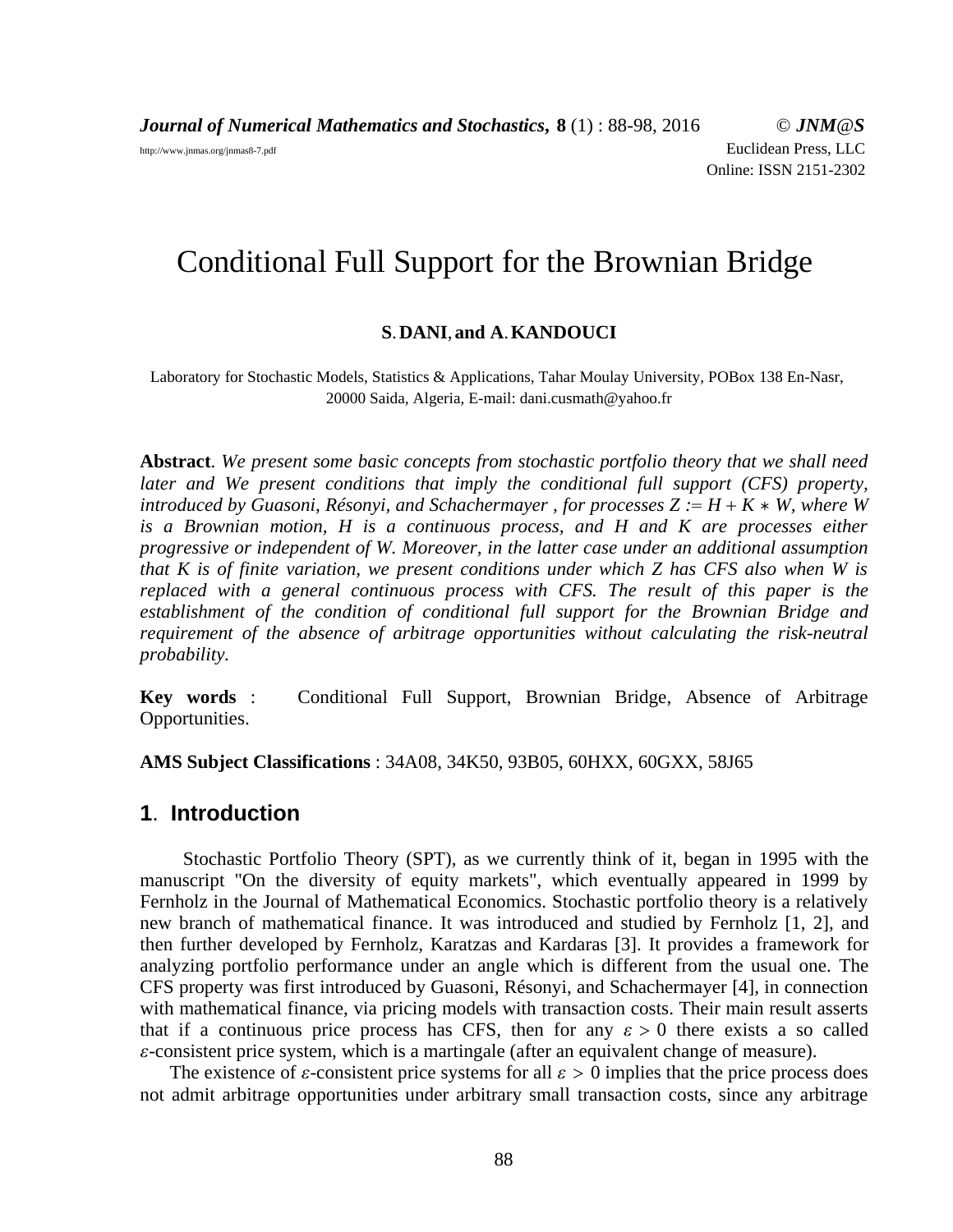strategy would generate arbitrage also in the consistent price system, which is a contradiction because of the martingale property.

Consistent price systems can be seen as generalizations of equivalent martingale measures (EMM's), since if a price process admits an EMM, then the price process itself qualifies as a trivial  $\varepsilon$ -consistent price system for any  $\varepsilon > 0$ .

However, CFS is worth studying even when it comes to price processes that admit EMM's, since it enables the construction of specific consistent price systems that are useful in solving superreplication problems under proportional transaction costs. This is manifested by the "face-lifting" result in [4].

Aside from having these applications in mathematical finance, CFS is an interesting fundamental property from a purely mathematical point of view. In particular, research on the CFS property can be seen as a natural continuation for the classical studies of the supports of the laws of continuous Gaussian processes, by Kallianpur [6], and diffusions, initiated by Stroock and Varadhan [9] and continued by several other authors (see e.g. [7] and the references therein).

Mikko S. Pakkanen presented in 2009 [8] conditions that imply the conditional full support for the process  $Z := H + K * W$ , where *W* is a Brownian motion, *H* is a continuous process, and *H* and *K* are processes either progressive or independent of *W*.

This paper is organized as follows. In the section 2 we present some basic concepts from stochastic portfolio theory that we shall need later on. Section 3 contains the result on consistent price system. In section 4 We present conditions that imply the conditional full support (CFS) property, for processes  $Z := H + K * W$ . In section 5 we provide our main result on conditional full support for the process  $Z := H + K * W$  where *W* is a Brownian bridge.

## **1**. **Markets and Portfolios**

We shall place ourselves in a model M for a financial market of the form

$$
dB(t) = B(t)r(t)dt, \qquad B(0) = 1
$$
  
\n
$$
dS_i(t) = S_i(t) \left( b_i(t)dt + \sum_{\nu=1}^d \sigma_{i\nu}(t)dW_{\nu}(t) \right), \qquad S_i(0) = s_i > 0; \quad i = 1, ..., n,
$$
\n(1)

consisting of a money-market  $B(.)$  and of n stocks, whose prices  $S_1(.); \ldots; S_n(.)$  are driven by the  $d_i$  – *dimensional* Brownian motion  $W(.) = (W_1(.); \ldots; W_d(.))^T$  with  $d \ge n$ .

We shall assume that the interest-rate process  $r(.)$  for the money-market, the vector-valued process  $b(.) = (b_1(.);...;b_n(.))'$  of rates of return for the various stocks, and the  $(n * d)$ -matrix-valued process  $\sigma(.) = (\sigma_{iv}(.))_{1 \le i \le n, 1 \le v \le d}$  of stock-price volatilities. Then let us introduce the notation

$$
a_{ij}(t) = \sum_{v=1}^{N} \sigma_{iv}(t) \sigma_{jv}(t) = (\sigma(t)\sigma'(t))_{ij} = \frac{d}{dt} \langle logS_i, logS_j \rangle(t) ,
$$

for the non-negative definite matrix-valued covariance process  $a(.) = (a_{ij}(.))_{1 \le i \le n}$  of the stocks in the market, as well as

 $y_i(t) = b_i(t) - \frac{1}{2}a_{ii}(t), \quad i = 1, ..., n.$ 

*d*

Then we may use Ito's rule to solve (1) in the form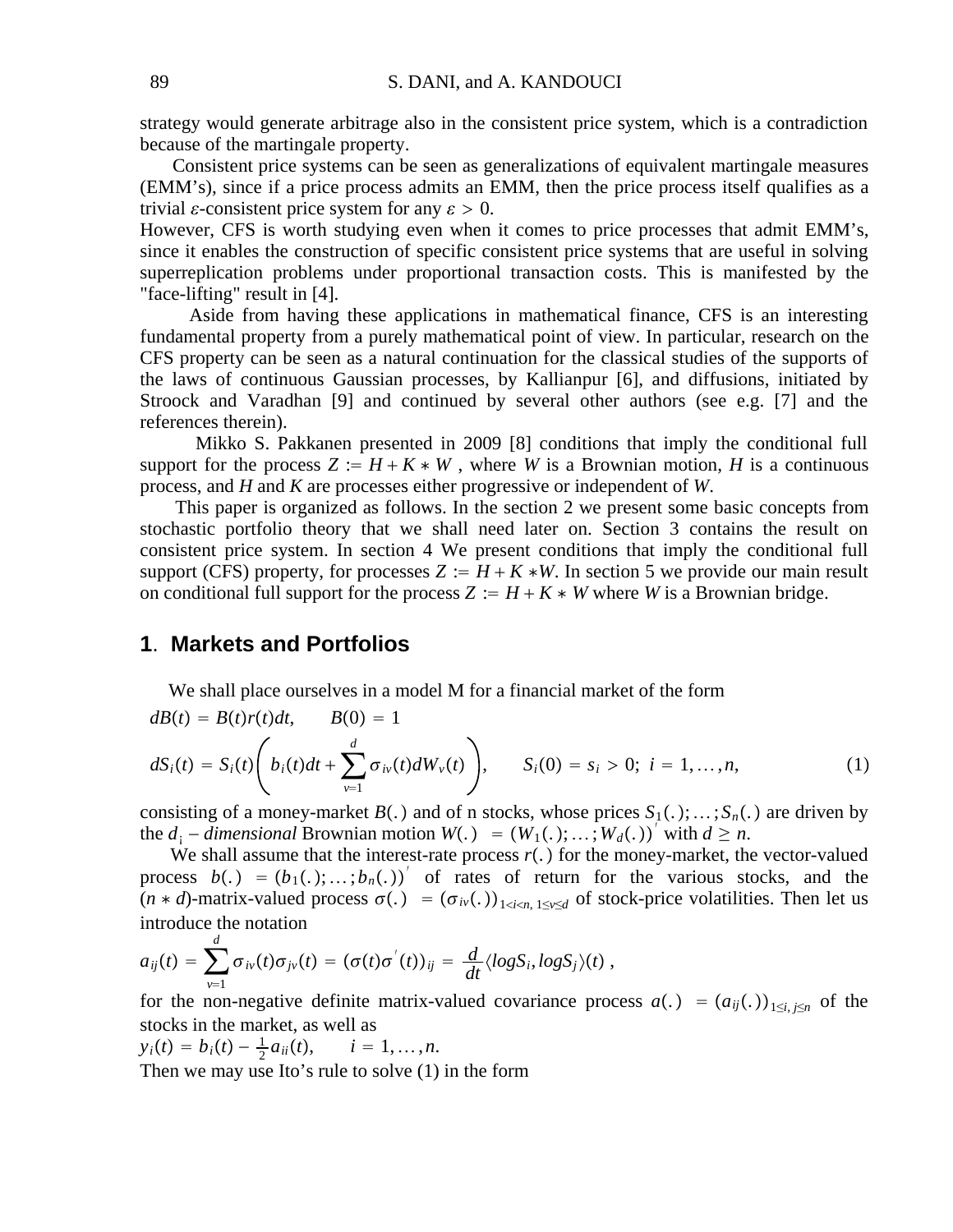$$
dlogS_i(t) = y_i(t)dt + \sum_{\nu=1}^d \sigma_{i\nu}(t)dW_{\nu}(t), \qquad i = 1,...,n.
$$
 (2)

Or equivalently

$$
S_i(t) = s_i \exp\left\{\int_0^t y_i(u) du + \sum_{\nu=1}^d \int_0^t \sigma_{i\nu}(u) dW_{\nu}(u)\right\}, \qquad 0 \leq t < \infty.
$$

**Definition 2.1.** A portfolio  $\pi(.) = (\pi_1(.), \pi_2(.), \ldots, \pi_n(.))$  is an F-progressively measurable process, bounded uniformly in  $(t, w)$ , with values in the set  $\bigcup (\pi_1, \pi_2, \ldots, \pi_n) \in \mathbb{R}^n | \pi_1^2 + \pi_2^2 + \ldots + \pi_n^2 | \leq k^2, \pi_1 + \pi_2 + \ldots + \pi_n = 1.$ *k*∈N

Thus a portfolio can sell one or more stocks short but is never allowed to borrow from, or invest in, the money market. The interpretation is that  $\pi_i(t)$  represents the proportion of wealth  $V^{w,\pi}(t)$  invested at time t in the  $i^{th}$  stock, so the quantities  $h_i(t) = \pi_i(t) V^{w,\pi}(t), \quad i = 1, \ldots, n,$ 

are the dollar amounts invested at any given time *t* in the individual stocks. The wealth process  $V^{w,\pi}$ , that corresponds to a portfolio  $\pi(.)$  and initial capital  $w > 0$ , satisfies the stochastic equation

$$
\frac{dV^{w,\pi}(t)}{V^{w,\pi}(t)} = \sum_{i=1}^{n} \pi_i(t) \frac{dS_i(t)}{S_i(t)} = \pi'(t)[b(t)dt + \sigma(t)dW(t)]
$$
  

$$
= b_{\pi}(t)dt + \sum_{\nu=1}^{d} \sigma_{\pi\nu}(t)dW_{\nu}(t), \qquad V^{w,\pi}(0) = w,
$$
 (3)

where

$$
b_{\pi}(t) = \sum_{i=1}^{n} \pi_i(t) b_i(t), \qquad \sigma_{\pi\nu}(t) = \sum_{i=1}^{n} \pi_i(t) \sigma_{i\nu}(t) \quad \text{for } \nu = 1, \ldots, d.
$$

These quantities are, respectively, the rate-of-return and the volatility coefficients associated with the portfolio  $\pi(.)$ . By analogy with (2) we can write the solution of equation  $(3)$  as

$$
d\log V^{w,\pi}(t) = y_{\pi}(t)dt + \sum_{\nu=1}^{d} \sigma_{\pi\nu}(t)dW_{\nu}(t), \qquad V^{w,\pi}(0) = w,
$$
\n(4)

or equivalently as

$$
V^{w,\pi}(t) = w \exp\left\{\int_0^t y_\pi(u) du + \sum_{\nu=1}^d \int_0^t \sigma_{\pi\nu}(u) dW_\nu(u)\right\}, \qquad 0 \le t < \infty.
$$

Here

$$
y_{\pi}(t) = \sum_{i=1}^{n} \pi_i(t) y_i(t) + y_{\pi}^*(t)
$$

is the growth rate of the portfolio  $\pi(.)$ , and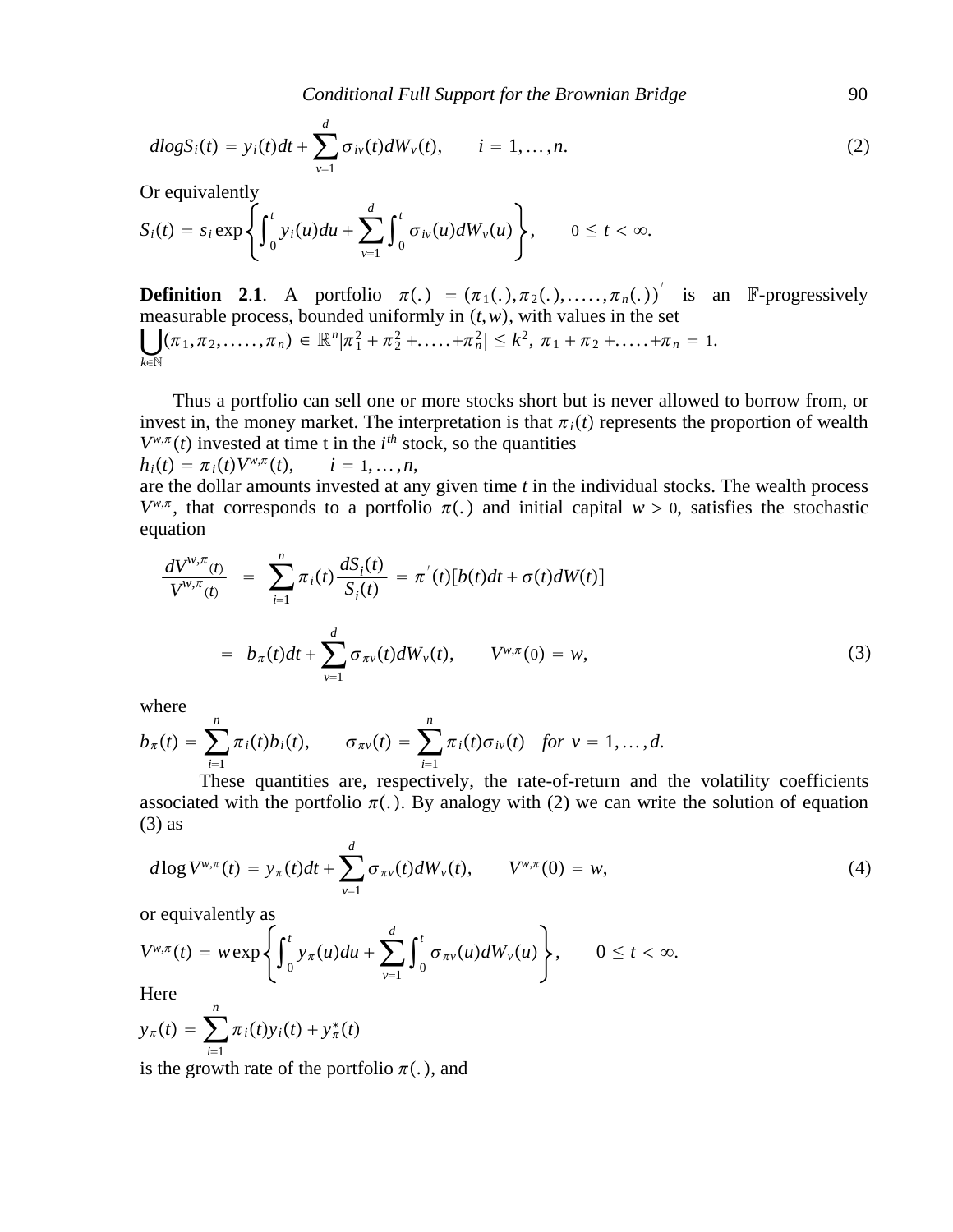$$
y_{\pi}^*(t) = \frac{1}{2} \left( \sum_{i=1}^n \pi_i(t) a_{ii}(t) - \sum_{i=1}^n \sum_{j=1}^n \pi_i(t) a_{ij}(t) \pi_j(t) \right)
$$
is the process growth rate of the particle  $\pi(t)$ .

is the excess growth rate of the portfolio  $\pi(.)$ .

#### 2. 1. **The market portfolio**

The stock price  $S_i(t)$  can be interpreted as the capitalization of the  $i^{th}$  company at time t, and the quantities

$$
S(t) = S_1(t) + ... + S_n(t) \qquad and \qquad \mu_i(t) = \frac{S_i(t)}{S(t)}, \quad i = 1, ..., n,
$$
 (5)

as the total capitalization of the market and the relative capitalizations of the individual companies, respectively. Clearly  $0 < \mu_i(t) < 1$ ,  $\forall i = 1, \ldots, n$  and *n*

$$
\sum_{i=1}\mu_i(t)=1.
$$

In accordance with (5) and (3) the resulting wealth process  $V^{w,\mu}$ . satisfies

$$
\frac{dV^{w,\pi}(t)}{V^{w,\pi}(t)} = \sum_{i=1}^{n} \mu_i(t) \frac{dS_i(t)}{S_i(t)} = \sum_{i=1}^{n'} \frac{S_i(t)}{S(t)} = \frac{dS(t)}{S(t)}.
$$
  
In other words,  

$$
V^{w,\mu}(.) = \frac{w}{S(0)} S(.);
$$

investing in the portfolio  $\mu(.)$  is tantamount to ownership of the entire market, in proportion of course to the initial investment.

For this reason, we shall call  $\mu(.)$  of (5) the market portfolio, and the process  $\mu_i$  the market weight processes. By analogy with (4), we have

$$
d\log V^{w,\mu}(t) = y_{\mu}(t)dt + \sum_{\nu=1}^{d} \sigma_{\mu\nu}(t)dW_{\nu}(t), \qquad V^{w,\mu}(0) = w,
$$
\n(6)

and comparison of this last equation (6) with (2) gives the dynamics of the market-weights

$$
d\log\mu_i(t)=(y_i(t)-y_{\mu}(t))dt+\sum_{\nu=1}^d(\sigma_{i\nu}(t)-\sigma_{\mu\nu}(t))dW_{\nu}(t).
$$

To state the main result of the paper we need the following variant of the notion of conditional full support. Let  $T > 0$  be a fixed time horizon. We consider a filtered probability space  $(\Omega, (\mathfrak{F}_t)_{t \in [0,T]}, \mathbf{P})$ , where the filtration is assumed to satisfy the usual conditions with  $\mathfrak{F}_0$ being trivial and all events belong to  $\mathfrak{F}_T$ .

**Definition 2.2.** Let  $\mathcal{O} \subset \mathbb{R}^n$  be an open set and *S*(*t*)<sub>*t*∈[0,*T*] be a continuous adapted process</sub> taking values in  $\mathcal{O}$ .

We say that *S* has conditional full support in  $\mathcal{O}$ , if for all  $t \in [0, T]$  and open set  $G \subset C([0,T],\mathcal{O})$ 

 $P(S \in G | \mathfrak{F}_t) > 0$ , a.s. on the event *S*  $|_{[0,t]} \in {\mathfrak{g}} |_{[0,t]} : \mathfrak{g} \in G$ . (7) Moreover, we say that *S* has full support in  $\mathcal{O}$ , or simply full support when  $\mathcal{O} = \mathbb{R}^n$ , if (7) holds for  $t = 0$  and for all open subsets of  $C([0, T], \mathcal{O})$ .

Recall also, the notion of consistent price system.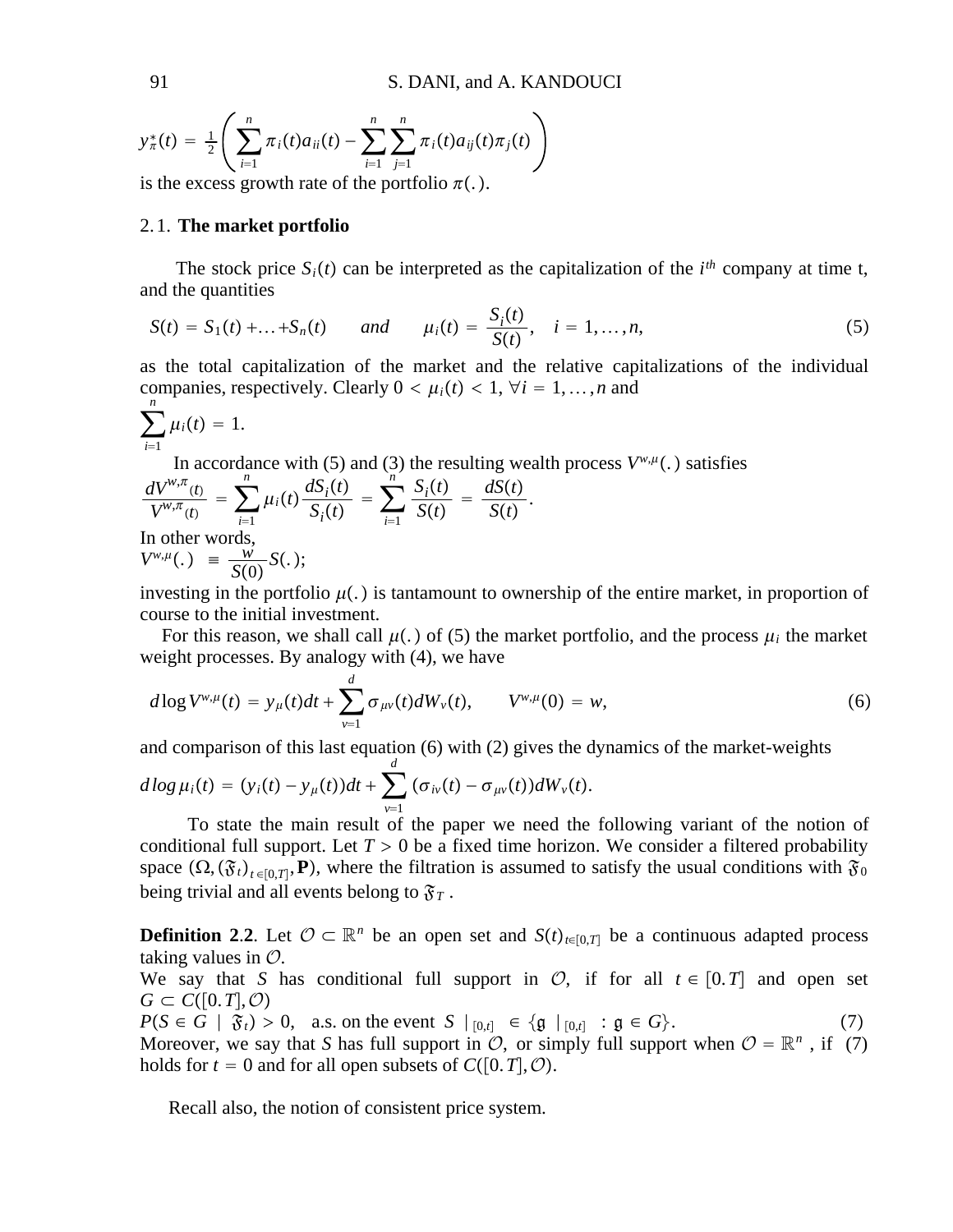**Definition 2.3.** Let  $\varepsilon > 0$ . An  $\varepsilon$  – *consistent* price system with S is a pair (  $\approx$ *S*,**Q**, where **Q** is a **Definition** 2.5. Let  $\varepsilon > 0$ . An  $\varepsilon$  − *consistent* price system with S is a pair (5, Q), where  $\zeta$  probability measure equivalent to **P** and  $\tilde{S}$  is a Q – *martingale* in the filtration  $\tilde{S}$ , such that  $\frac{1}{1+\varepsilon} \leq$  $S_i(t)$  $S_i(t) \leq 1 + \varepsilon$ , *almost surely for all*  $t \in [0, T]$  *and*  $i = 1, ..., n$ .

Note, that  $\tilde{S}$  is a martingale under **Q**, hence we may assume that it is càdlàg, but it is not required in the definition that  $\tilde{S}$  is continuous.

**Theorem** [5] **2.1**. *Let*  $\mathcal{O} \subset (0, \infty)^n$  *be the open set defined by* 

$$
\mathcal{O} = \mathcal{O}(\delta) = \left\{ x \in (0,\infty)^n : \max_j \frac{x_j}{x_1 + \ldots + x_n} < 1 - \delta \right\},\tag{8}
$$

*and assume that the price process takes values and has conditional full support in* O*. Then for*  $any \varepsilon > 0$  *there is an*  $\varepsilon$  – *consistent price system* ( *<sup>S</sup>*,*Q such that S takes values in* O*.*

To check the condition of theorem 2.1 we apply the next theorem. To compare it with existing results we mention that it seems to be new in the sense, that we do not assume that our process solves a stochastic differential equation as it is done by Stroock and Varadhan [9], and it is not only for one dimensional processes as it is in the paper by Pakkanen [8].

**Theorem** [5] **2.2**. Let *X* be a *n*-dimensional Itô process on [0, T], such that  $dX_i(t) = \mu_i(t)dt + \sum$ *v*=1 *n*  $\sigma_{iv}(t)dW_{v}(t)$ . Assume also that  $|\mu|$  is bounded and  $\sigma$  satisfies  $\mathcal{E}|\xi|^2 \leq |\sigma'(t)\xi|^2 \leq M|\xi|^2$ , *a.s. for all*  $t \in [0,T]$  *and*  $\xi \in \mathbb{R}^n$  *and*  $\varepsilon, M > 0$ . *Then X has conditional full support.*

## **3**. **Consistent Price System and Conditional Full Support**

**Theorem** [5] **3.1** *Let*  $O \subset R^n$  *be an open set and*  $(S(t))_{t \in [0,T]}$  *be an O-valued, continuous adapted process having conditional full support in*  $\mathcal{O}$ . Besides, let  $(\varepsilon_t)_{t \in [0,T]}$  be a continuous *positive process, that satisfies*

 $|\varepsilon_t - \varepsilon_s| \le L_s$  sup  $|S(u) - S(s)|$ , *for all*  $0 \le s \le t \le T$ , *s*≤*u*≤*t*

*with some progressively measurable finite valued*  $(L_s)_{s \in [0,T]}$ *. Then S admits an ε* − *consistent*  $\widetilde{K}(s)$ *price system in the sense that, there is an equivalent probability Q on F<sub>t</sub>, a process*  $(\tilde{S}(t))_{t\in[0,T]}$ *taking values in*  $\mathcal{O}$ , such that  $\tilde{S}$  is Q martingale, bounded in  $L^2(Q)$  and finally  $|S(t) - \tilde{S}(t)| \leq \varepsilon_t$ <br>taking values in  $\mathcal{O}$ , such that  $\tilde{S}$  is Q martingale, bounded in  $L^2(Q)$  and finally  $|S(t) - \$ *almost surely for all*  $t \in [0, T]$ .

**Lemma** [5] **3**.**1** *Under the assumption of theorem 3.1 there is a sequence of stopping times*  $(\tau_n)_{n\geq 1}$ , a sequence of random variables  $(X_n)_{n\geq 0}$  and an equivalently Q such that

1.  $\tau_0 = 0$ ,  $(\tau_n)$  *is increasing and*  $\bigcup_{n} {\tau_n = T}$  *has full probability,* 

2.  $(X_n)_{n\geq 0}$  *is a Q martingale in the discrete time filtration*  $(\mathfrak{g}_n = F_{\tau_n})_{n\geq 0}$ *, bounded in*  $L^2(Q)$ *,* 

3. *if*  $\tau_n \leq t \leq \tau_{n+1}$  *then*  $|S_t - X_{n+1}| \leq \varepsilon_t$ .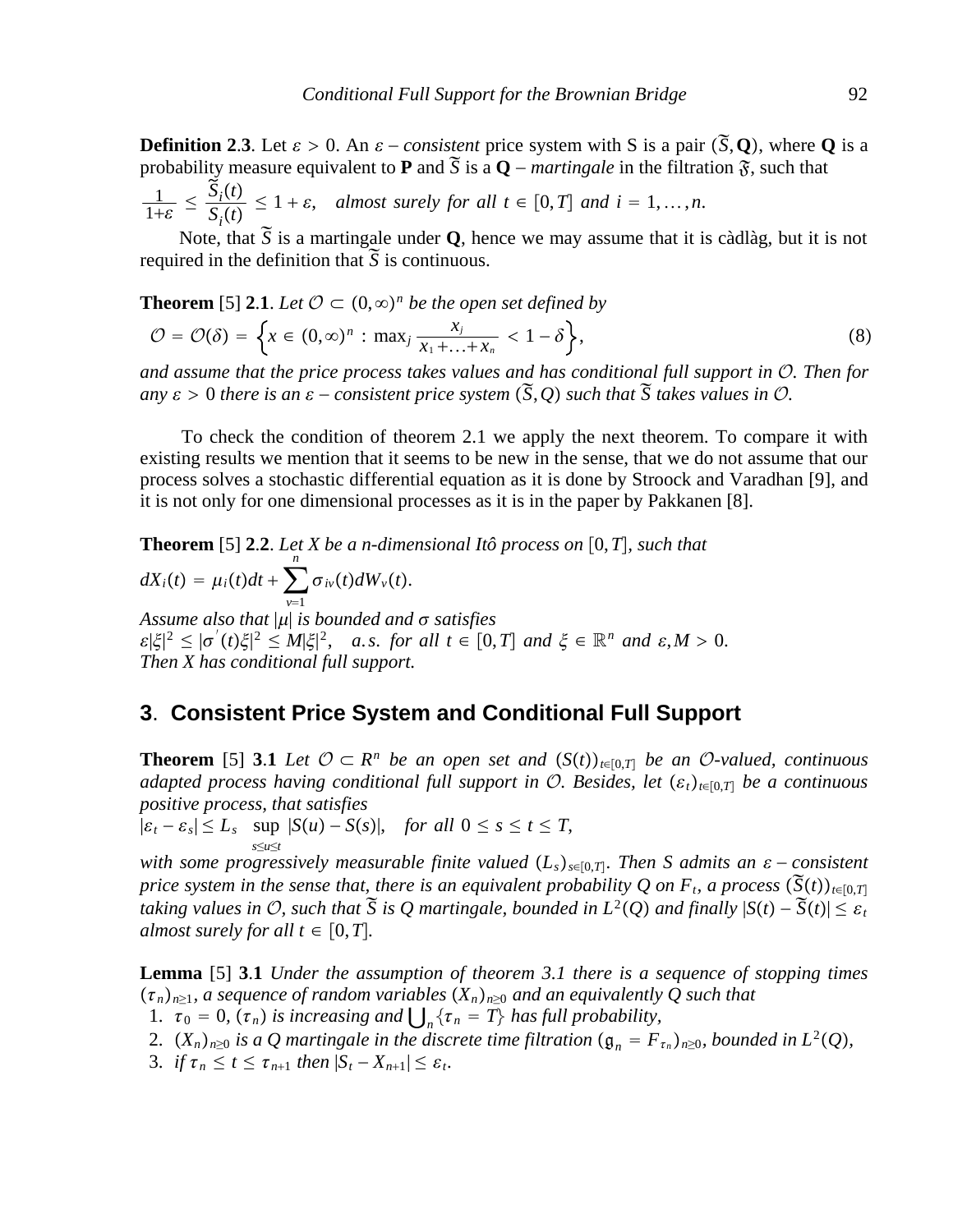**Corollary** [5] **3**.**1** *Assume that the continuous adapted process S evolving in* O *has conditional full support in O. Let*  $\tau$  *be a stopping time and denote by*  $Q_{S|\mathfrak{F}_\tau}$  *the regular version of the conditional distribution of S given F<sub><i>t*</sub>. Then the support of the random measure  $Q_{S|\mathfrak{F}_t}$  is  $supp \mathbf{Q}_{S|\mathcal{F}_r} = \{ \mathfrak{g} \in C([0,T],\mathcal{O}) : \mathfrak{g}|_{[0,\tau]} = S|_{[0,\tau]} \},$  almost surely.

## **4**. **Conditional Full Support for Stochastic Integrals**

We shall establish CFS for processes of the form

 $Z_t := H_t + \int_0^t$ *t*  $t \in [0, T],$ 

where *H* is a continuous process, the integrator *W* is a Brownian motion, and the integrand  $k_s$ satisfies some varying assumptions (to be clarified below). We focus on the following three cases, each of which requires a separate treatment (see [8] ).

#### 4. 1. **Independent integrands and Brownian integrators**

# **Theorem**  $[8]$  **4.1**. Let us define

$$
Z_t := H_t + \int_0^t k_s dW_s, \qquad t \in [0,T].
$$

Suppose that

- $\bullet$   $(H_t)_{t \in [0,T]}$  is a continuous process,
- $(k_t)_{t \in [0,T]}$  is a measurable process s.t.  $\int_0^T$  $\int_{0}^{T} K_s^2 ds < \infty$ ,
- ∙ *Wt<sup>t</sup>*∈0,*T* is a standard Brownian motion independent of *H* and *k*.

If we have

 $meas(t \in [0, T] : k_t = 0) = 0$  **P** − *a*.*s*, then *Z* has CFS.

As an application of this result, we show that several popular stochastic volatility models do have the CFS property.

#### 4. 1. 1. *Application to a stochastic volatility model*

Let us consider price process  $(P_t)_{t \in [0,T]}$  in  $\mathbb{R}_+$  given by :  $dP_t = P_t(f(t, V_t)dt + \rho g(t, V_t)dB_t + \sqrt{1 - \rho^2} g(t, V_t)dW_t$  $P_0 = p_0 \in \mathbb{R}_+$  where (a)  $f, \mathfrak{g} \in C([0,T] \times \mathbb{R}^d, \mathbb{R}),$ (b) (*B*,*W*) is a planar Brownian motion, (c)  $\rho \in (-1,1)$ , (d) *V* is a (measurable) process in  $\mathbb{R}^d$  s.t.  $g(t, V_t) \neq 0$  a.s. for all  $t \in [0, T]$ , (e) (*B*,*V*) is independent of *W*. We may then write using Itô's formula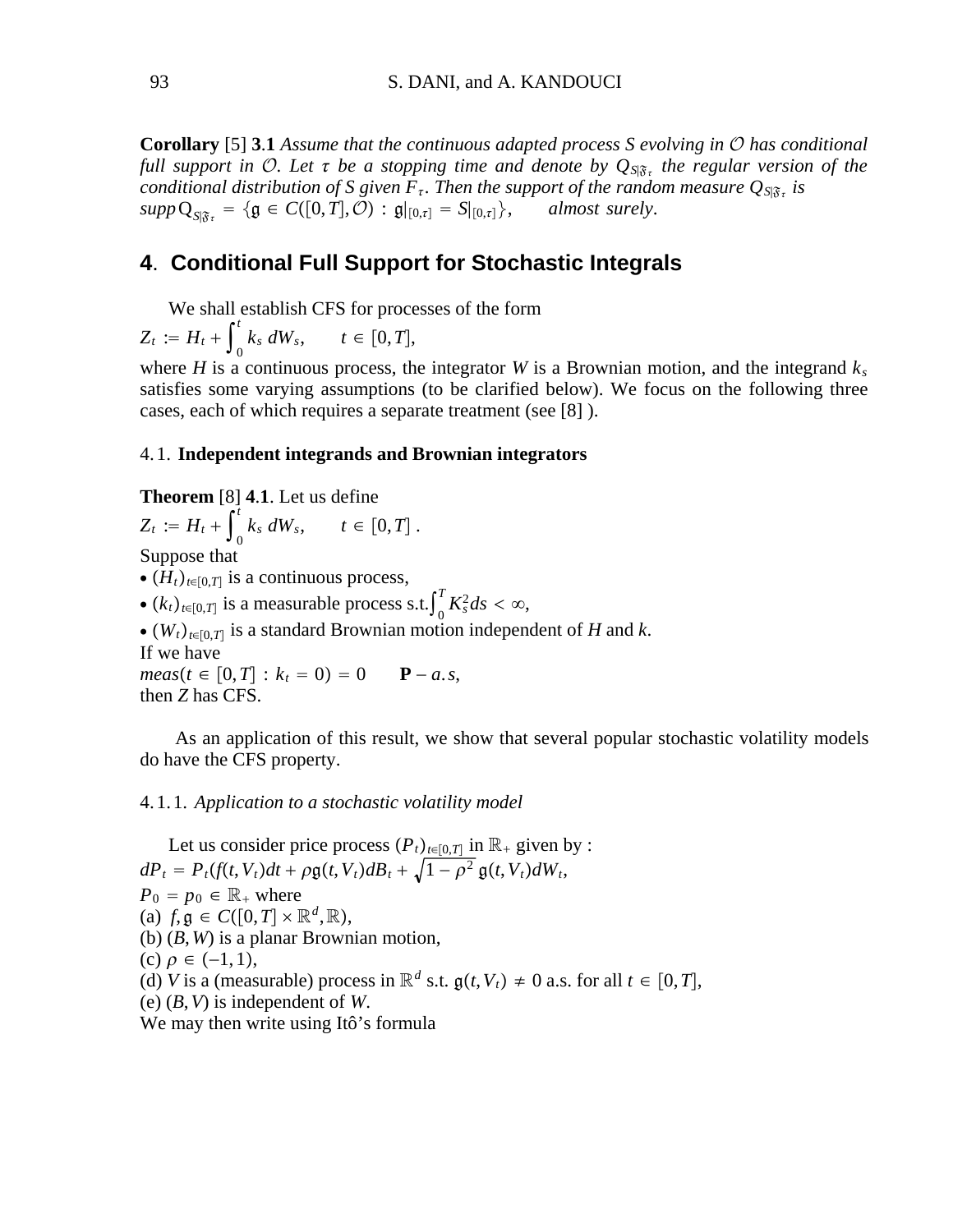$$
logP_t = logP_0 + \int_0^t (f(s, V_s) - \frac{1}{2} \mathfrak{g}(s, V_s)^2) ds + \rho \int_0^t \mathfrak{g}(s, V_s) dB_s
$$
  
+ 
$$
\sqrt{1 - \rho^2} \int_0^t \mathfrak{g}(s, V_s) dW_s
$$

*W* is independent of *B* and *V*. The previous theorem implies that *logP* has CFS, and from the next remark, it follows that *P* has CFS.

**Remark 4.1.** If  $I \in \mathbb{R}$  is an open interval and  $f : \mathbb{R} \to I$  is a homeomorphism, then  $g \mapsto f \circ g$  is a homeomorphism between  $C_x([0,T])$  and  $C_{f(x)}([0,T], I)$ . Hence, for  $f(X)$ , understood as a process in *I*, we have  $f(X)$  *has*  $\mathbb{F} - CFS \Leftrightarrow X$  *has*  $\mathbb{F} - CFS$  (9)

Next, we relax the assumption about independence, and consider the second case.

#### 4. 2. **Progressive integrands and Brownian integrators**

**Remark 4**.**2**. The assumption about independence between *W* and (*H*, *k*) cannot be dispensed with in general, without imposing additional conditions. Namely, if e.g.  $H_t = 1; k_t := e^{W_t - \frac{1}{2}t}$ ;  $t \in [0, T]$ , then  $Z = k = \xi(W)$ , the Dolans exponential of *W*, which is strictly positive and thus does not have CFS, if the process is considered to be in R.

#### **Theorem** [8] **4**.**2**. *Suppose that*

- $\bullet$   $(X_t)_{t \in [0,T]}$  *and*  $(W_t)_{t \in [0,T]}$  *are continuous process,*
- *h* and *k* are progressive  $[0, T] * C([0, T])^2 \rightarrow R$ ,
- ∙ *is a random variable,*
- $\bullet$  *and*  $F_t = \sigma \{ \varepsilon, X_s, W_s : s \in [0, t] \}, t \in [0, T].$ *If W* is an  $F_{t \in [0,T]}$  – *Brownian motion and*  $\cdot E[e^{\lambda \int_0^I}$  $\left[\frac{1}{2}k_s^{-2}ds\right]<\infty$  for all  $\lambda>0$ , ∙  $E[e^{2\int_0^t}$  $\int_{0}^{T} k_{s}^{-2} h_{s}^{2} ds$ <sub>1</sub> <  $\infty$  , and  $\bullet$   $\int_0^I$  $\int_{0}^{T} k_{s}^{2} ds \leq \overline{K}$  *a.s for some constant*  $\overline{K} \in (0, \infty)$ , *then the process*  $Z_t = \varepsilon + \int_0^t$  $\int_0^t h_s ds + \int_0^t$  $\int_{t}^{t} k_{s}dw_{s}, \qquad t \in [0,T]$ *has* CFS*.*

#### 4. 3. **Independent integrands and general integrators**

Since Brownian motion has CFS, one might wonder if the preceding results generalize to the case where the integrator is merely a continuous process with CFS. It should be noted that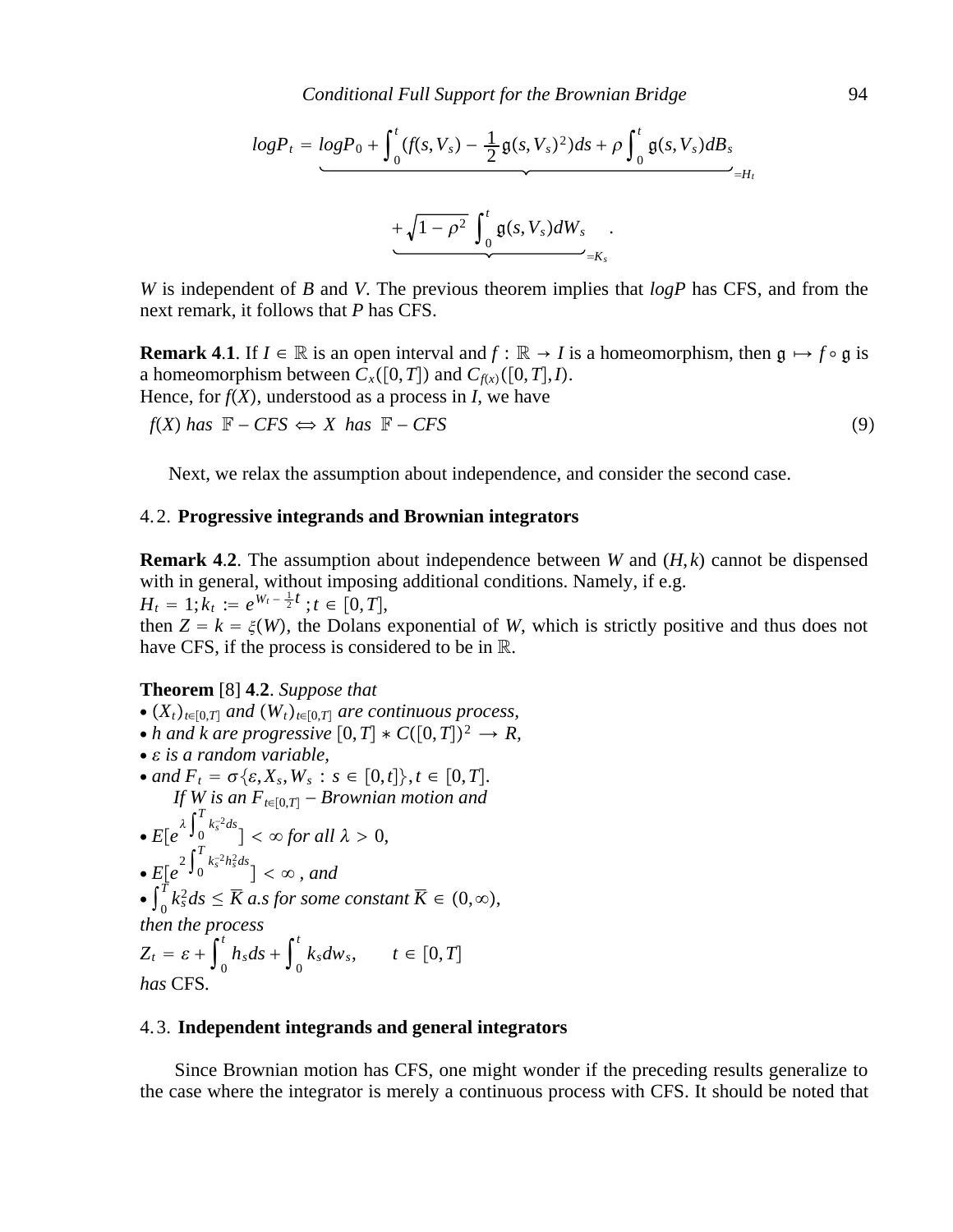the proofs of these results use quite extensively methods specific to Brownian motion (martingales, time changes), in the case independent integrands of finite variation.

**Theorem** [8] **4**.**3**. *Suppose that*

- ∙ *Ht<sup>t</sup>*∈0,*T is a continuous process,*
- ∙ *kt<sup>t</sup>*∈0,*T is a process of finite variation, and*
- $\bullet X = (X_t)_{t \in [0,T]}$  *is a continuous process independent of H and k. Let us define*

 $Z_t := H_t + \int_0^t$  $\int_{t}^{t} k_{s} dX_{s}, \qquad t \in [0, T].$ *If X has* CFS *and t*∈[0,*T*]  $\inf$   $|k_t| > 0$  *P − a.s. then Z has* CFS*.*

## **5**. **Conditional Full Support for the Brownian Bridge**

#### 5. 1. **Some Basics of the Brownian bridge**

In a Brownian motion the state variable, i.e. the stock price, interest rate, is stochastic and evolves over a period of time in a random manner.

The randomness is tied to the volatility of the asset and the drift is deterministic. In the short run, the volatility dominates the process and the asset price path is truly stochastic, i.e. random. However, over the long period of time the drift will dominate the volatility and therefore, if there are small errors in estimation of the drift it will lead to large fluctuations in the future price distribution. This is one of the drawbacks of a Brownian motion (as applied to the pricing of financial assets). Over longer horizons the drift of the stochastic process (Brownian motion) becomes a complicating factor.

Besides, in a Brownian motion the final state is uncertain. The asset value can be anything above zero. Theoretically, the asset can go from zero to infinity. Of course, the asset returns are normally distributed (Gaussian distribution) from minus infinity to plus infinity.

Therefore, a Brownian motion may not be very suitable for modelling an asset which has a longer maturity period, say, 5 years, 10 years, etc. and where the final state of the asset is known; like a discount bond (Treasury bonds). A government bond can have maturities of 5 years, 10 years, 30 years and the final value of the bond is known, i.e. the par (face) value. And a bond will always redeem at par.

In the case of a long dated discount bond we need to simulate values of the asset over a longer period of time such that the stochastic process is conditional on reaching a given final state. For example, take the case of a discount bond such as a Treasury bond. The Treasury bond will always mature at the face (par) value. If the par value of a discount bond is 100 \$ and given a certain yield to maturity, it is currently trading at 95 \$ (market price), then at maturity it has to redeem at par. A bond always gets redeemed at the par value at maturity. Therefore, if we model a discount bond as a stochastic, random process then this process should be tied to the final state of the process. In other words, this stochastic process will evolve conditional on the (given) final state of the process.

A Brownian bridge (BB) is a "tied down" Brownian motion such that even though the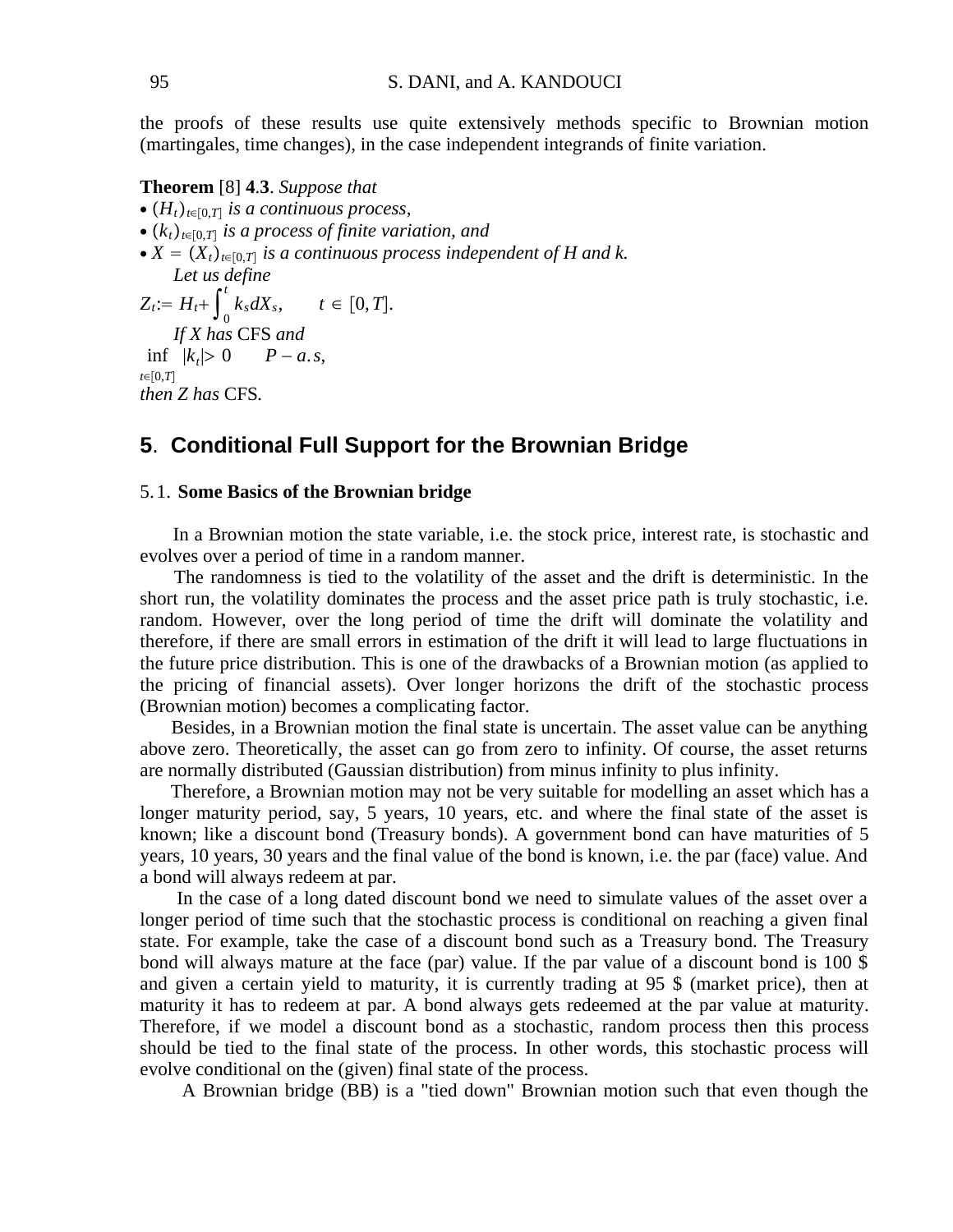stochastic process, the Brownian motion, evolves in a random manner it is conditional on the final state of the process. Simply speaking, in a Brownian Bridge the initial and the final states of the stochastic process are known; however, in between the initial and the final state the process is random. Also, in an integral setup, the drift of the stochastic process is given at the beginning and is simply the return of the process - natural log of the prices - given the initial and the final values of the asset (say, the bond) which is known.

Another important point is that while modelling a discount bond we see that in a Brownian bridge the drift drops out of the integral stochastic equation and it is replaced by a constant drift that is conditional only on the initial and final state of the asset (bond).

Besides treasury and discount bonds, Brownian bridges are also used to model barrier options and other exotic options where the terminal value is known in advance.

Let us start with a BM  $(B_t, t \ge 0)$  and its natural filtration  $\mathfrak{F}^B$ . Next define a new filtration as  $\mathfrak{F}_t^{(B1)} = \mathfrak{F}_t^B \vee \sigma(B_1)$ . In this filtration, the process  $(B_t, t \ge 0)$  is no longer a martingale. It is easy to be convinced of this by looking at the process  $(E(B_1|\mathfrak{F}^{(B_1)}_t); t \leq 1)$ : this process is identically equal to  $B_1$ , not to  $B_t$ .

Before giving the application of CFS we recall some facts on a Brownian bridge.

• The Brownian bridge  $(b_t; 0 \le t \le 1)$  is defined as the conditioned process  $(B_t; t \le 1 | B_1 = 0)$ . • Note that  $B_t = (B_t - tB_1) + tB_1$  where, from the Gaussian property, the process  $(B<sub>t</sub> - tB<sub>1</sub>; t \le 1)$  and the random variable  $B<sub>1</sub>$  are independent. Hence

$$
(b_t; 0 \le t \le 1) =law (B_t - tB_1; 0 \le t \le 1).
$$

∙ The Brownian bridge process is a Gaussian process, with zero mean and covariance function  $s(1-t); s \leq t$ . Moreover, it satisfies  $b_0 = b_1 = 0$ .

• We can represent the Brownian bridge between 0 and  $y$  during the time interval [0, 1] as  $(B_t - tB_1 + ty; t \le 1).$ 

• More generally, the Brownian bridge between x and y during the time interval [0,*T*] may be expressed as

$$
(x+B_t - \frac{t}{T}B_T + \frac{t}{T}(y-x)); t \leq T
$$
,  
where  $(B_t; t \leq T)$  is a standard BM starting from 0.

#### 5. 2. **Application**

Let

 $dS_t = S_t(\mu dt + \sigma db_t),$ 

where  $\mu$  and  $\sigma$  are constants, be the price of a risky asset. Assume that the riskless asset has a constant interest rate *r*.

The standard Brownian bridge  $b(t)$  is a solution of the following stochastic equation.

$$
db_t = -\frac{b_t}{1-t}dt + dW_t; \qquad 0 \le t < 1
$$
  

$$
b_0 = 0.
$$
 (10)

The solution of the above equation is

$$
b_t = (1 - t) \int_0^t \frac{1}{1 - s} dW_s.
$$
  
We may now verify that *S* has CFS. By positivity of *S*, Itô's formula yields  

$$
logS_t = logS_0 + \left\{ \left( \mu - \frac{\sigma^2}{2} \right) t + \sigma (1 - t) \int_0^t \frac{1}{1 - s} dW_s \right\}, \qquad 0 \le t < 1,
$$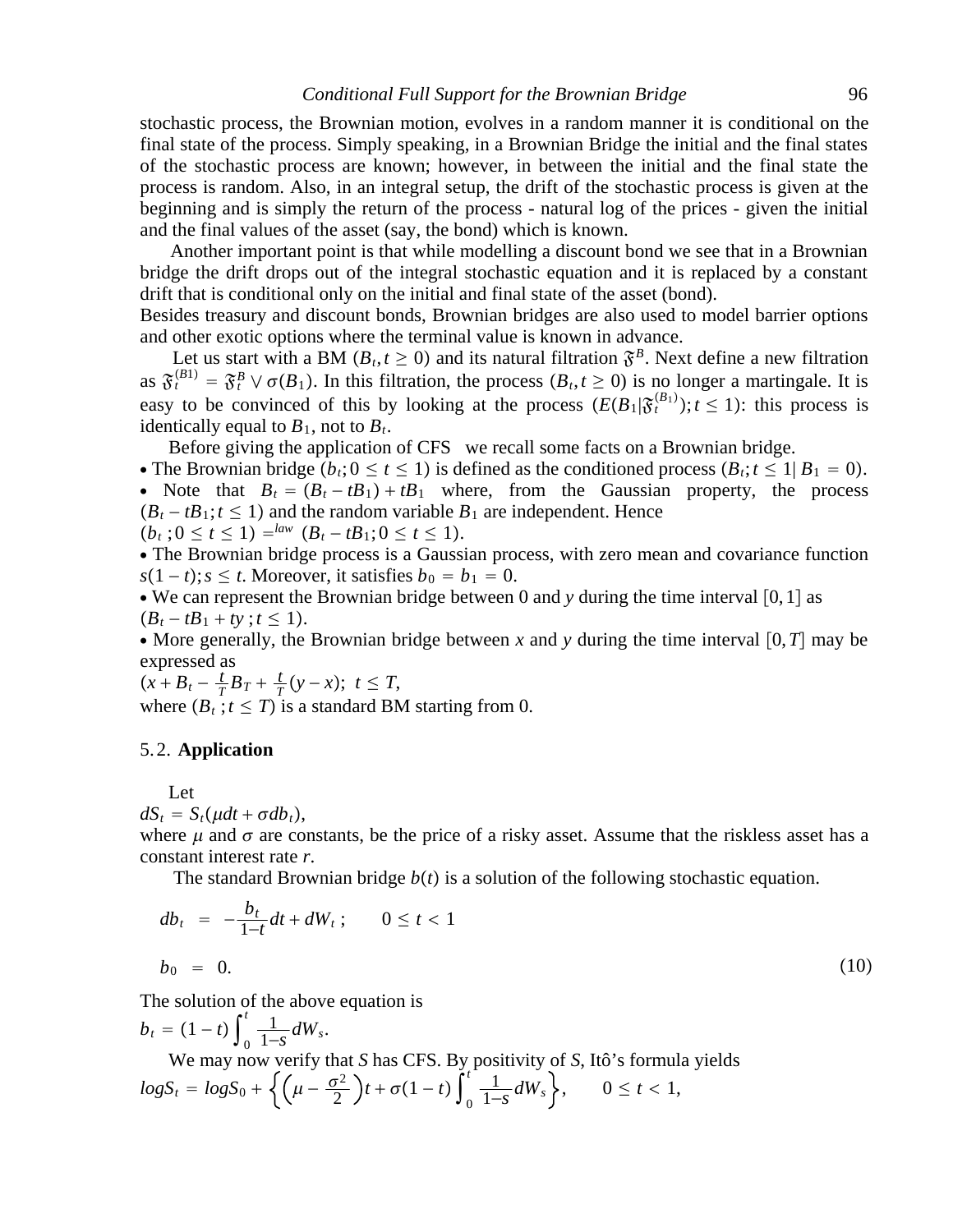which is

$$
logS_t = logS_0 + \left(\mu - \frac{\sigma^2}{2}\right)t_{=:H_t} + \int_0^t \underbrace{\sigma(1-t) \frac{1}{1-s}}_{=:K_s} dW_s, \qquad 0 \leq t < 1.
$$

Clearly

1.  $(H_t)$  is a continuous process, 2.  $K_s = \sigma(1-t) \frac{1}{1-s}$  is a measurable process s.t.  $\int_0^t$  $\int_{0}^{t} K_s^2 ds < \infty$ , 3.  $(W_t)$  is a standard Brownian motion independent of *H* and *K*, which clearly satisfies the assumptions of theorem 4.1 and  $logS_t$  has CFS. From (9) it follows

that *S* has CFS for  $0 \le t < 1$ . Then for any  $\varepsilon > 0$  there exists  $\varepsilon$ -consistent price system, which is a martingale and implies that the price process does not admit arbitrage opportunities.

### **Conjecture 5.1.** *If t* = 1, *then the conditions of CFS can be established.*

We do think, however, that the assumptions we have made do not guarantee the absence of arbitrage.

### **Acknowledgements**

The first author would like to thank Professor Paul Raynaud De Fitte (of Rouen University) for his reception at LMRS and his availability. He also thanks Professor M'hamed Eddahbi (of Marrakech University) for his support to finalize this work. Both authors wish to thank an anonymous reviewer for a number of useful remarks.

## **References**

[1] R. Fernholz, On the diversity of equity markets, *Journal of Mathematical Economics* **31**(3),1999, 393–417.

[2] R. Fernholz, Equity portfolios generated by functions of ranked market weights, *Finance and Stochastics* **5**(4), (2001),469-486.

[3] R. Fernholz, I. Karatzas, and C. Kardaras, Diversity and relative arbitrage in equity markets, *Finance and Stochastics* **9**(1), (2005),1-27.

[4] P. Guasoni, M. Rasonyi, and W. Schachermayer, Consistent price systems and face-lifting pricing under transaction costs, *Annals of Applied Probability* **18**(2), (2008), 491-520.

[5] A. Herczegh, V. Prokaj, and M. Rasonyi, *Diversity and no Arbitrage*, Preprint arXiv:1301.4173v1 [q-fin.PM], 2013.

[6] G. Kallianpur, Abstract Wiener processes and their reproducing kernel Hilbert spaces, *Z. Wahrscheinlichkeitstheorie und Verw. Gebiete* **17**, (1971), 113-123.

[7] A. Millet, and M. Sanz-Solé, A simple proof of the support theorem for diffusion processes, In *Séminaire de Probabilitiés, XXVIII, 1583, Lecture Notes in Mathematics*, (1994), 36-48, Springer, Berlin.